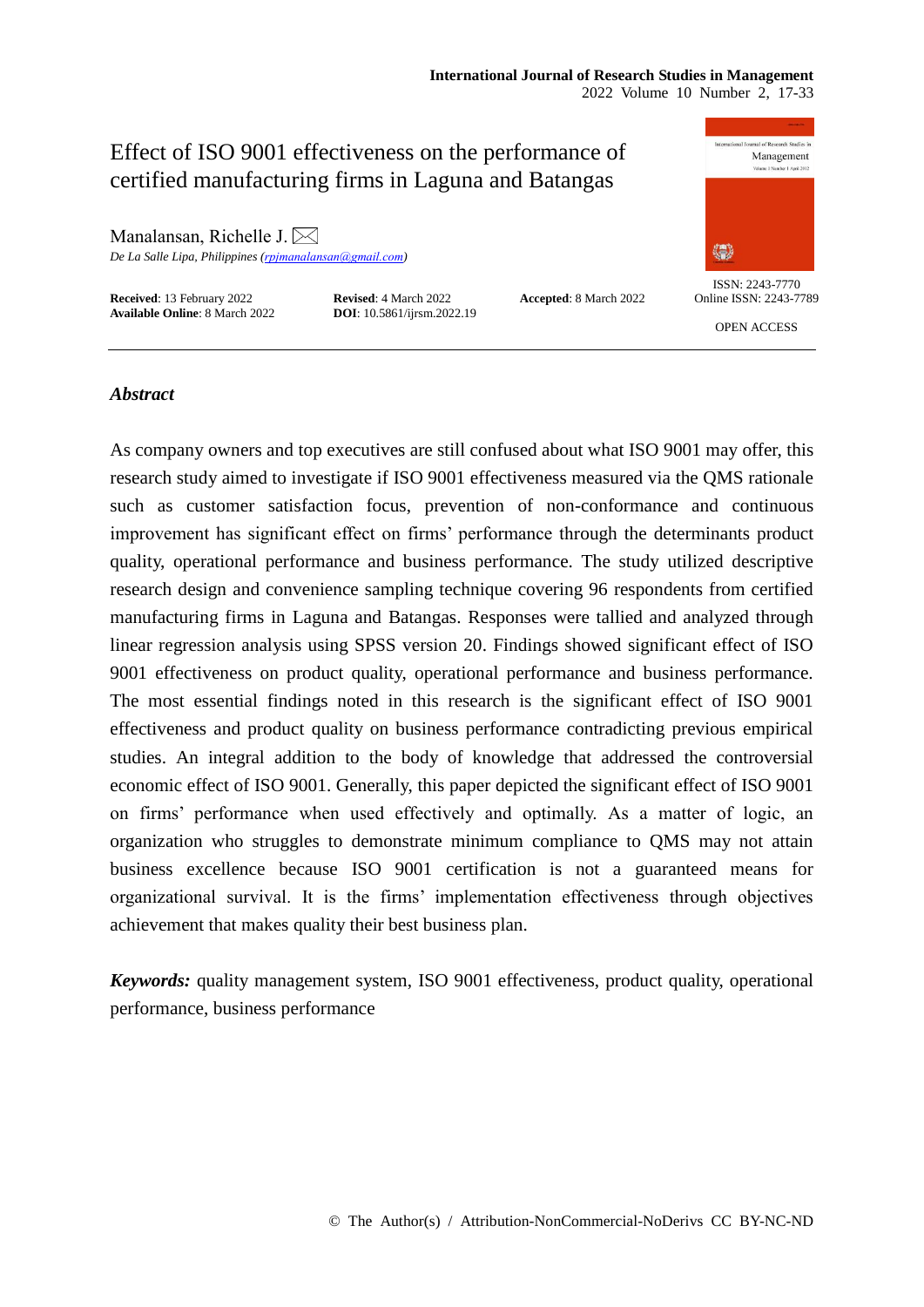# **Effect of ISO 9001 effectiveness on the performance of certified manufacturing firms in Laguna and Batangas**

#### **1. Introduction**

In today's competitive world, survival is the name of the game. If you don't drive your business, you'll be driven out of business (B.C. Forbes). Nonetheless, size does not matter in organizational survival. It is on how quick a firm can respond to the changing needs of the market that matters. While change is inevitable, organizations are striving for ways and means of attaining and sustaining a competitive advantage over their competitors (Njenga, 2016). Quality setback is among the burning and an endeavor issue that organizations make every effort in order to succeed and survive in a competitive environment (Mangula, 2013). They are constantly looking for ways to expand and improve their business in terms of quality (Mangula, 2013). When quality is mentioned, there is only one name associated with it. W. Edwards Deming, an American Quality Guru also known as the "Father of Quality" who introduced several Quality concepts (www.toolshero.com). These concepts had been helpful in problem solving and decision making which were eventually adopted by ISO (International Organization for Standardization) in most of their developed standards.

ISO is not an abbreviation. A Greek term means "equal" that when an organization is certified, its system is considered at par with any other companies who are also certified to specific standard. It is an independent, non-governmental and international organization with 162 member countries world-wide and headquarters located in Geneva, Switzerland. They are responsible for bringing together experts and develop consensus-based, market relevant International Standards particularly supporting innovation and providing solutions to global challenges [\(https://www.iso.org\)](https://www.iso.org/). Since 1987, ISO has established various generic standards for products and services. One of these is the most popular and termed as the foundation of all ISO standards. The ISO 9001 which relates to Quality Management System (QMS). The ISO 9000 series (ISO 9000, ISO 9001, ISO 9004 and ISO 19011) helps organizations in addressing various aspects of quality management as it provides guidance and tools for companies who would want to ensure that their products and services consistently meet customers' requirements with effective and efficient processes attained through continual improvement, the standard's three rationale [\(https://www.iso.org\)](https://www.iso.org/iso-9001-quality-management.html). To date, ISO 9001 standard requirement has arguably made the most influential contribution to QMS (Heras, 2011). It has played great and perhaps the most vital role in the perception of quality and quality assurance and quality management in the last 30 years (Medic, 2016)

Getting certified to ISO 9001 brings many organizational effects (Prates & Caraschi, 2014). The association of ISO 9001 standard to QMS is triggered by its tangible effect and promising benefits in all aspects of the business upon certification. Through the years many literatures originated in different parts of the world attempted to determine these effects to companies who adopt this internationally recognized standard. In Tanzania, it was revealed that the quality of products as well as its quantity (volume) has been improved in those organizations who have been certified with ISO 9001 (Shadrack Mangula & Karugira-Tanzania, 2013). In Kenya, it was evident that QMS has a great positive effect on the performance of an organization through service delivery and quality production, thus giving an organization a competitive edge in the market (Matata & Wafula, 2015). On the other hand in Jordan, an empirical study showed the extent to which Quality Management Practices (QMPs) and organizational performance are correlated and how QMPs exhibited effect on organizational performance (Jaafreh & Al-abedallat, 2012).

QMS has proven to be a beneficial tool not only in different countries but in many industries as well. ISO 9001 certification is even a trend in Cement industry as it gives positive effect to company's performance via the marketing advantage (Yahia-Berrouiguet et al., 2015). The cardboard companies in Brazil proved that ISO 9001 brings many organizational effects and leads to overall company improvement through increased in customers and suppliers' number and improved company image (Prates & Caraschi, 2014). Studies in Bangladesh's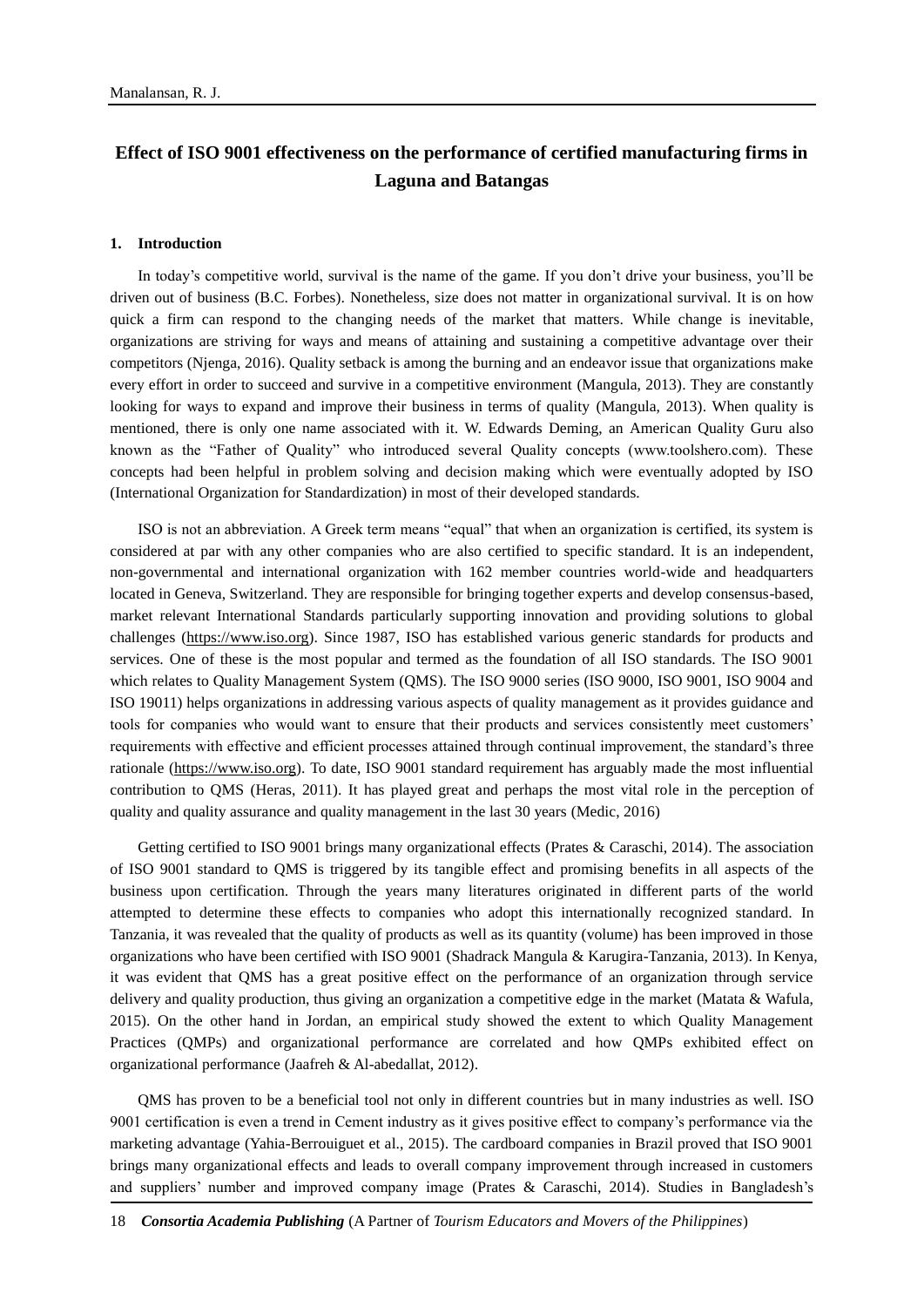garments industries showed positive effect of ISO 9001 on firm's performance in terms of production quality, human resource and reputation (Tabassum, 2017). Malaysian manufacturing firms found that implementing QMS promotes customer satisfaction and enhance their bottom line results (Agus & Abdullah, 2000). In Kenya, the oil sector market viewed a positive operational performance of QMS (Abdulrahman, 2014) while the food processing industries showed positive correlation with organization's competitive performance by improving internal efficiencies considered as prerequisite in becoming competitive in global market place (Nyakio Kibe & Wanjau, 2014). Also in Kenya, the study on its effect to hospitals revealed positive result on customer service, corporate image and internal business (Njenga, 2016). Finally, the construction industry in Spain viewed QMS adoption to have internal benefit on process improvement and external benefit in terms of gaining better chances of competing in the market (Prado-Roman, Del Castillo-Peces, 2018).

Due to various effects that QMS could offer, ISO 9001 has revealed to be the pro-active strategy to improve organizational performance (Mangula, 2013). As QMS may be adopted on a voluntary basis to improve competitive power and/or for better quality products (Kafetzopoulos, Psomas, & Gotzamani, 2014), more and more companies are aiming for ISO 9001 certification. They even consider QMS as a magic cure for improving performance (Bikshapathi, 2011). As a matter of fact, more than a million certificates were issued in 170 countries including the Philippines [\(https://www.iso.org\)](https://www.iso.org/). While this certification has been popular in most industries, many companies are aiming for ISO 9001 certification believing that they can be at par with their competitors once certified. Some are doing it just because of the certificate to be used as marketing tool (Sharif, 2005). Even in government agencies, they implement ISO 9001 as a republic's mandate. For instance, here in the Philippines, former President Gloria Macapagal Arroyo signed Executive Order No. 605 series of 2007 specifically directing government agencies to adopt the ISO 9001:2000 standard as part of the implementation of government-wide quality management program. Moreover, other private firms are doing this because they are required by their customers and others are following their industry trend. Only few of them adopt QMS through ISO 9001 as they wanted customer satisfaction, effective and efficient processes, and continual improvement. These are the three rationales of QMS which most company owners and management are blinded with. They thought that ISO 9001 certification is purely documentation, additional workload, regulatory requirement, and customer demand. More so, they have this misconception that this is just an ordinary project that they can easily delegate to their middle management. Thus, top management's involvement and commitment seem to be lacking. What makes it even worse is that they are taking quality as a separate entity and not part of the organization's culture. As a result, the aim to ensure product quality compromises other areas of the business. Worse of all, many owners believed that when their business fail ISO is the reason for their firms' closure. Hence, despite the numerical success of ISO 9001 the certification is still much criticized as its full benefit is apparently not being felt by most company owners and spectators (Kaziliunas, 2010).

Several researches showed that failure in business is not about ISO certification but can be attributed to the motivations of companies in adopting QMS. Kumar and Balakrishnan concluded that the reasons behind the failure of ISO certified organizations are leadership, strategy and quality system related as well as society-oriented gaps. He added that eliminating such gaps would guarantee an effective business model with value added processes, methods, systems and efficient resources contributing for continual improvements and towards business excellence (Kumar & Balakrishnan, 2011). Failure is just around when the owners do not spend adequate time at the start of implementation to fully understand what a QMS entails (Lewis, 2007). Commitment on their part is one critical factor in the success of their business. In order to become certified and adhere to ISO standard, a company requires high investment of quality time, effort and resources (Kafetzopoulos et al., 2014). Owners and top management must realize that results expected from ISO 9001 implementation are strategy contingent (Rusjan, 2010). Certification can deliver business and financial effects, but the managers of organizations should carefully design the QMS implementation strategy (Kaziliunas, 2010).

When QMS is properly implemented and standards understood, organizations enjoy significant effect, either external or internal (Lourenço & Fonseca, 2012). Positive effect of ISO 9001 can be achieved depending on certain factors affecting the QMS implementation. There is an interesting relationship between the reasons of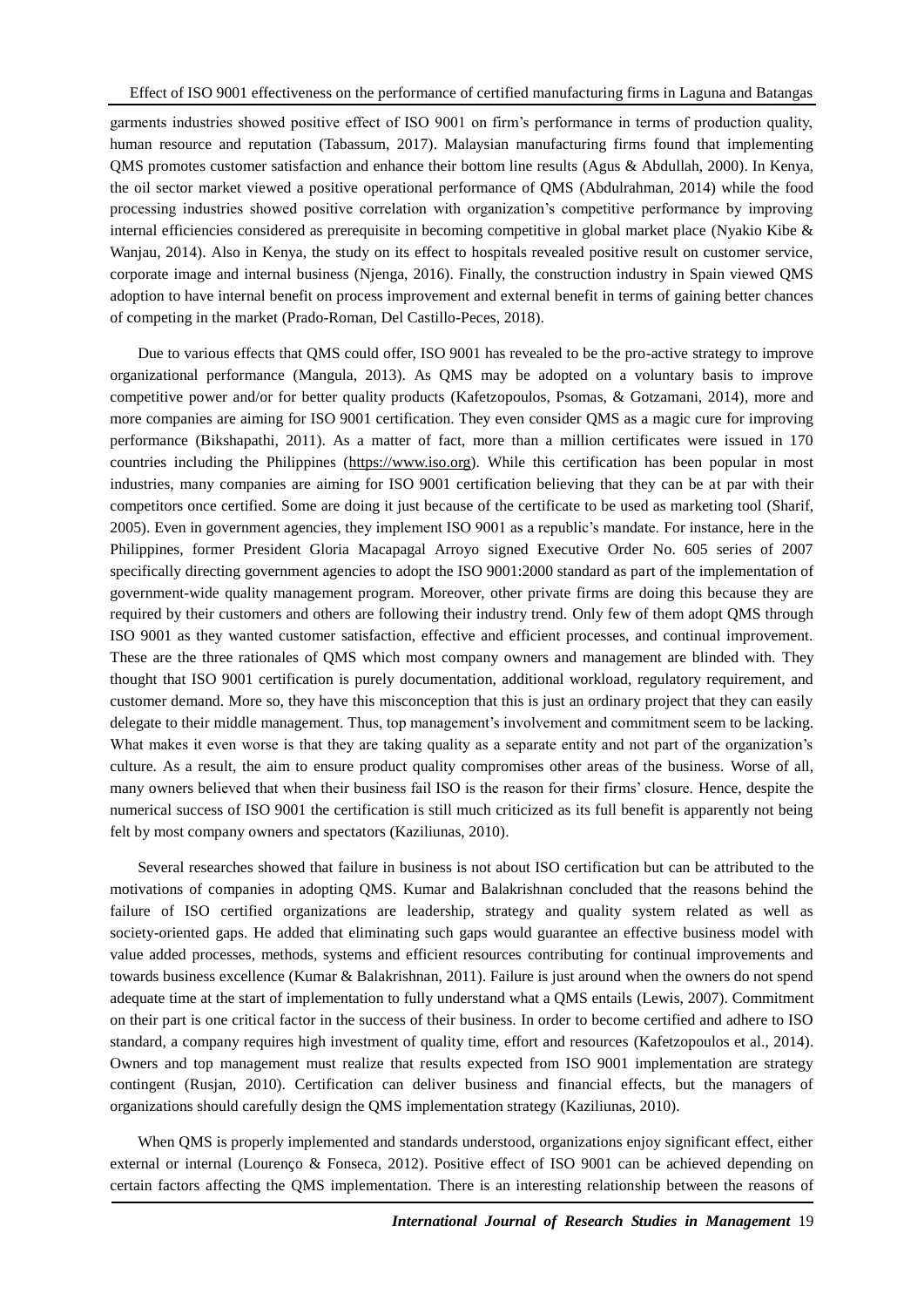ISO 9001 implementation and the corresponding performance outcomes, specifically emphasizing on the importance of correct maintenance of QMS during the post-certification period (Kaziliunas, 2010). Organizations with different QMS implementation patterns have significantly different performance outcome (Kaziliūnas, 2010). For an organization that considers the real rationale behind the implementation of QMS, ISO 9001 certification offers tried and tested benefits and advantages at different areas of the organization. Strong internal motivation or willingness to improve a company's quality helps establish a QMS that leads to external and internal effect (Kaziliunas, 2010). ISO 9001 certification does not guarantee a problem-proof system. The key is to analyze the organization's current system and strategically design an effective QMS that would generate an effect on firm's performance upon full implementation.

Unfortunately, regardless of all these researches clarifying the reason why full benefit of ISO certification is not attained, effect of QMS on performance remains controversial with a number of empirical studies alluding to nullity of ISO certification on performance (Nyakio Kibe & Wanjau, 2014). Empirical studies showed that the effect of ISO 9001 standard or organization's performance is inconsistent and unclear (Neyestani, 2017). Although improving production process has consistently attained positive result, customers' results and financial performance were inconclusive and unclear because organizations with different quality management context have significantly different performance outcomes. An evidence showing that pre-requisites to enjoying the effect of ISO 9001 are not yet realized by some company owners. Moreover, in developing countries ISO 9001 certificate does not guarantee a statistically controlled internal processes which makes anomaly exist in the quality management viewpoint (Beshah, Kitaw, & Alemu, 2013). Taking a closer look at the inconsistencies on the empirical results of researches on the effect of ISO 9001 on firms' performance. It can be noted that as time goes by ISO 9001 is being taken seriously by most organization. Like for example in 2014, the research article of Prates & Caraschi attained positive results (Prates & Caraschi, 2014) while in 2008 the study of Capistrano showed improvements in some performance measures and showed declining performance on some firms. Thus, a speculation was derived that ISO 9000 certification is not yet fully understood, appreciated and implemented during that time (Capistrano, 2008).

The six years gap on both researches explains the difference between empirical results. More so, ISO 9001 standard is undergoing transition or upgrade to a better version once every six to seven years. Thus, the standard used in the 2008 research study is the ISO 9001:2000 version while the 2014 study used the ISO 9001:2008 version of the standard. As a new version of ISO 9001 is being released, upgraded standard can be observed. The newest version of ISO 9001 which is the 2015 standard ensures that certified organizations continuously adapt to the changing environments in which the organizations operate, basically focusing on risk-based thinking and leadership requirement (Medic, 2016). We can therefore say that, the positive effect of ISO 9001 certification can only be felt if organizations go beyond simply being accredited with the standard and instead to take advantage of ISO certification as a catalyst for change (Dalmau, Gimenez, & Castro, 2016). It is definitely, not about the number of years being certified but the level of maturity of an organization in terms of management commitment, culture and good practices (Fonseca, 2015). High level of QMS maturity is attainable and act as intermediator between quality management and financial performance when company thoroughly and consistently implements the ISO 9001 principles (Novokmet, 2017). Nevertheless, ISO 9001 does not solely depend on the standard itself but rather, on how this standard is effectively implemented by various organizations (Kafetzopoulos et al., 2014). In Kenya, food manufacturers are still struggling to embrace effective QMS as a strategy to gain a competitive edge (Nyakio Kibe & Wanjau, 2014). It is certain, that the success or failure of ISO 9001 to improve firm's performance may be attributed to its effective or ineffective implementation (Kafetzopoulos et al., 2014). Thus, ISO 9001 effectiveness plays an important role in converting QMS implementation into an improved firm's performance.

As effectiveness can be viewed as the fulfillment of an objective, a better way to measure effectiveness of ISO 9001 is through its rationale which are enhancing customer satisfaction, prevention of non-conformance through efficient and effective processes and providing framework for continual improvement [\(https://www.iso.org\)](https://www.iso.org/). On the other hand, researchers from different parts of the globe used product quality,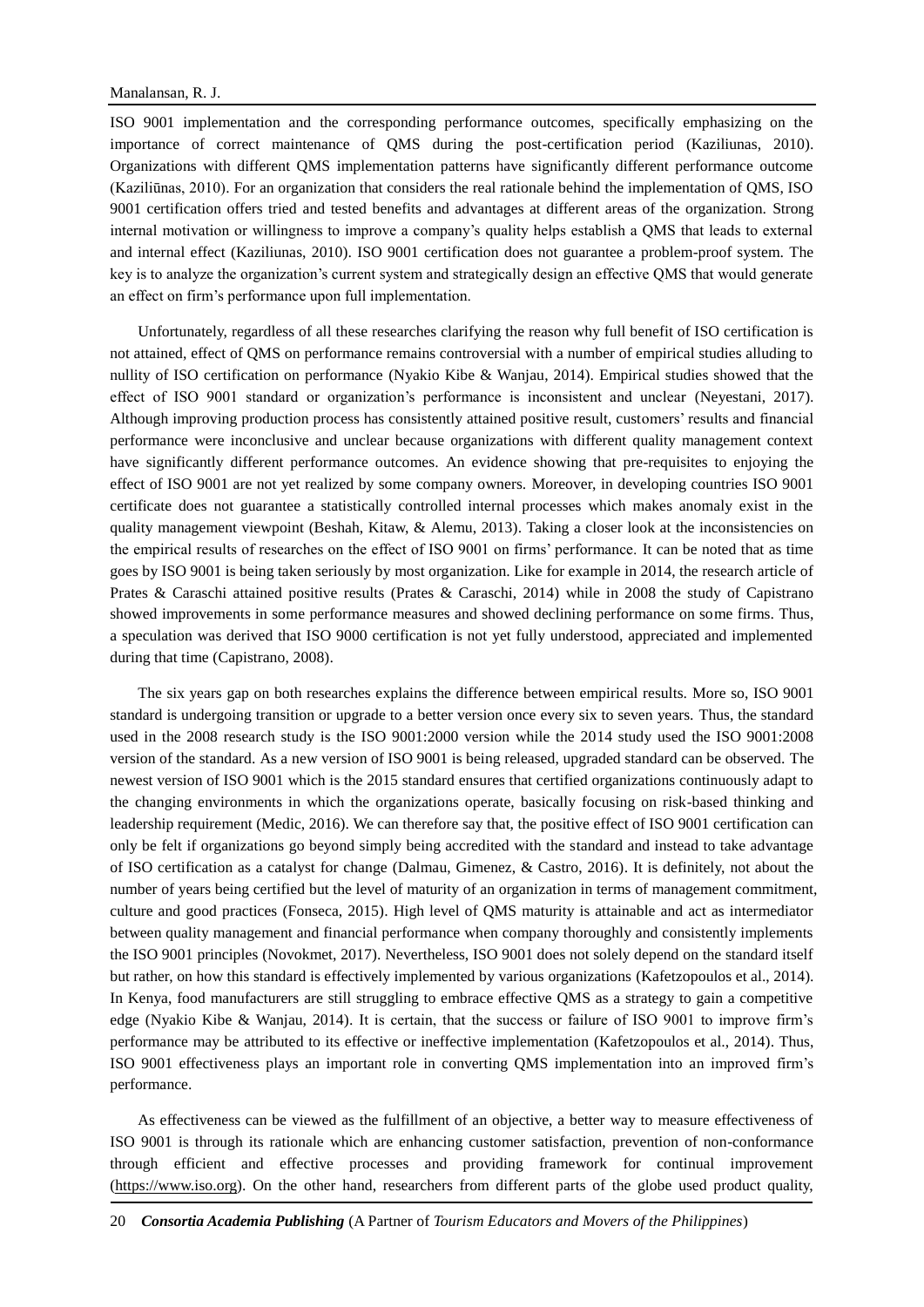operational performance and business performance as determinants of firm's performance. In manufacturing firms, product quality usually relates to product reliability, durability, and conformance to customer requirements and expectations (QMS Requirements, 2015). Operational performance is measured in terms of internal efficiency and effectiveness while business performance relates to profitability, financial results and market growth (Lazar, 2016). In the Philippines, (Talavera, 2005) specifically used quality, business and operational performance as measures of firm performance. Not only is ISO 9001 effectiveness having direct effect on product quality, operational and business performance, it is also believed that these three determinants of firms' performance eventually pose an effect on either improved business performance or enhanced product quality. In the study of (Bhatia, 2014), he proved that QMS mostly affects these measures and ultimately takes business performance into a higher level.

Performance improvement brought about by ISO 9001 effectiveness can only be felt by an organization year after certification. It is not an ordinary project that gives immediate effect right after certificate awarding. The study of (Kafetzopoulos et al., 2014) entitled "The Impact of Quality Management Systems on the Performance of Manufacturing Firms" involves respondents who belong to certified firms three years and beyond. Thus, the ISO 9001 series used in this research is ISO 9001:2008 version as ISO 9001:2015 version has just been released in November of 2015. This makes this study timely and significant for the research industry. Definitely, research must untangle how and when these standards affect organizations (Terlaak & King, n.d.). It is a replication of Kafetzopoulus, Psomas and Gotzamani's research considering their recommendations and bringing their instrument from Greece to the Philippines and using the newest version of ISO 9001 which is the ISO 9001:2015. In order to investigate the applicability of this study to other population in different counties, this research study was conducted on ISO 9001 Certified manufacturing firms here in the Philippines, specifically in Laguna and Batangas provinces. For a more diverse population, targeted respondents came from Industrial Parks within these two provinces through the link with their Park Administrators. These areas are Lima Technology Center and First Philippine Industrial Park in Batangas. While Carmelray Industrial Parks, Calamba Premier International Park, Light Industry and Science Park and Laguna Technopark in Laguna. Other manufacturing industries that qualified with the set sampling criteria were included in the population provided that they belong to Laguna and Batangas provinces.

Determining the Effect of ISO 9001 certification on firm's performance paved the way to open-up the minds of organizations' owners and top executives to commit and regard quality as their best business plan (John Lasseter, Pixar). Furthermore, these results will enable them to view ISO as a valuable tool to improve firm's performance. A tangible evidence to prove that there is more to ISO than its certificate.



#### *1.1 Conceptual Framework*

*International Journal of Research Studies in Management* 21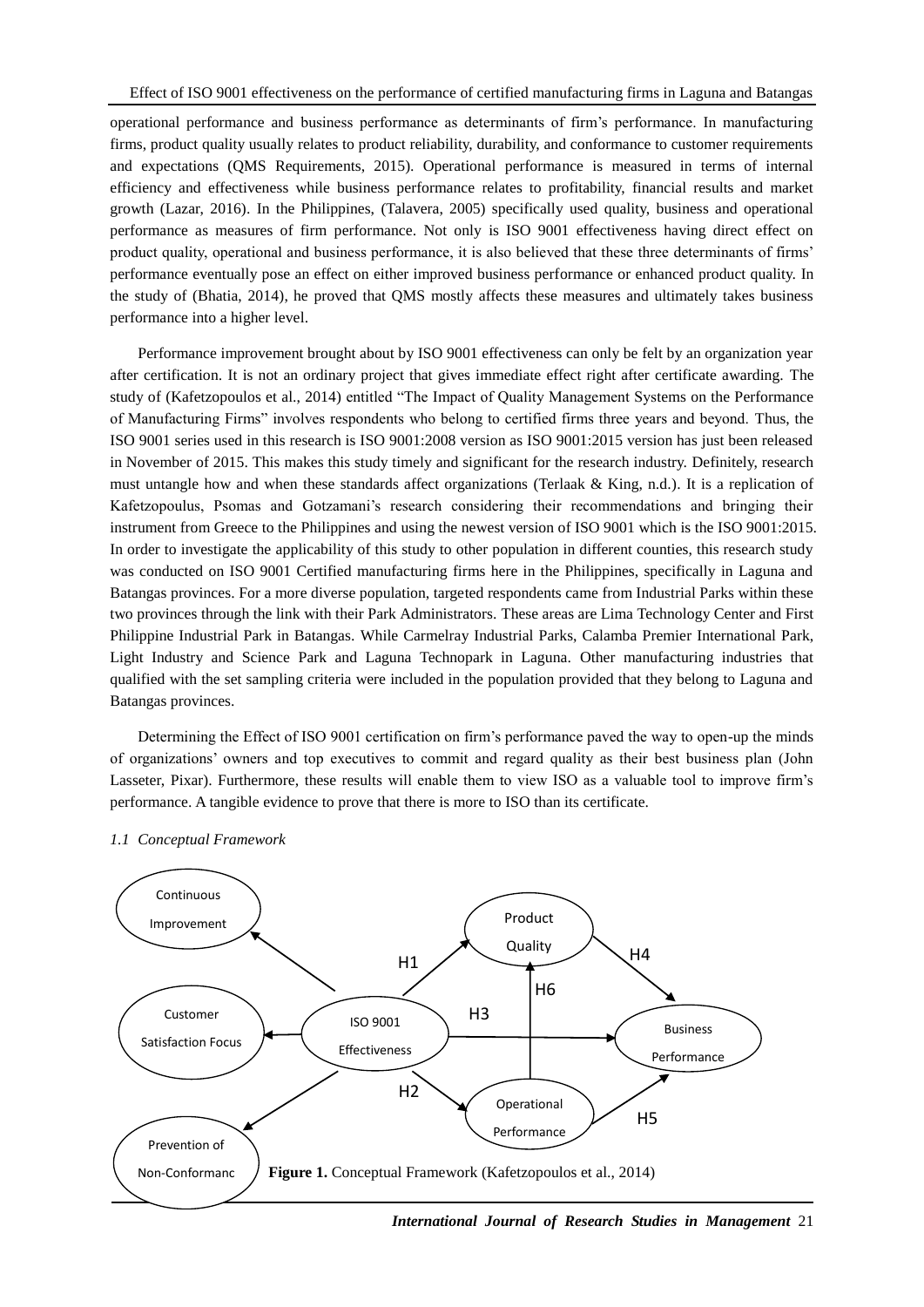### Manalansan, R. J.

This conceptual framework is used in the study of Kafetzopoulos et.al, 2014. Their study aimed to provide additional evidence of the impact of ISO 9001 effectiveness on three dimensions of a firm's performance, namely product quality, operational performance and business performance. To investigate the relations between the construct of their model, the analysis included an initial Exploratory Factor Analysis (EFA), followed by Confirmatory Factor Analysis (CFA) and Structural Equation Modeling (SEM). Respondents of the study are 287 ISO Certified manufacturing firms in Greece. Findings showed direct contribution of ISO 9001 effectiveness to product quality and operational performance. However, no direct impact was observed on firms' business performance instead an indirect impact was noted on business performance as well as product quality through an improved operational performance. Additionally, no indirect impact was obtained on business performance through an improved product quality. The sample was limited to small and medium manufacturing companies in Greece. Internal business environment and endogenous business factors have not been assessed in the study. Although it offers clarity for managers that are focusing on the elements to increase ISO 9001 effectiveness and provides a better guide on choosing strategies, allocating resources and improving their firm's performance. Their study has become another contribution to the literature gap that aims to examine the degree to which ISO 9001 effectiveness influences the performance of certified firms.



**Figure 2.** Operational Framework

This operational framework is anchored on the conceptual framework of Kafetzopoulos et al. (2014) in their study entitled "The Impact of Quality Management Systems on the Performance of Manufacturing Firms".

The recommendation of Kafetzopoulos et al. (2014) to explore if the results obtained through their study are applicable to a population of companies from other countries led the way to test it here in the Philippines, particularly in Laguna and Batangas provinces. Although no significant effect of ISO 9001 effectiveness and product quality was observed on firms' business performance, still the same questionnaire was used and hypotheses were tested to determine if the same result will be obtained in this study.

In this research, the independent variable which is ISO 9001 Effectiveness was defined using the three ISO 9001 rationale namely continuous improvement, customer satisfaction focus and prevention of non-conformance. Since it was tested as feasible by Kafetzopoulos et al. (2014) it was but fitting to define ISO 9001 effectiveness using these three objectives upon checking the reliability of questionnaire in the chosen locale of the study. On the other hand, dependent variables such as product quality, operational performance and business performance were measured using the perception of respondents from ISO certified manufacturing firms within Laguna and Batangas.

This research study aimed to investigate if the perceived ISO 9001 effectiveness has significant effect on product quality (Ho1), operational performance (Ho2) and business performance (Ho3). In addition, this study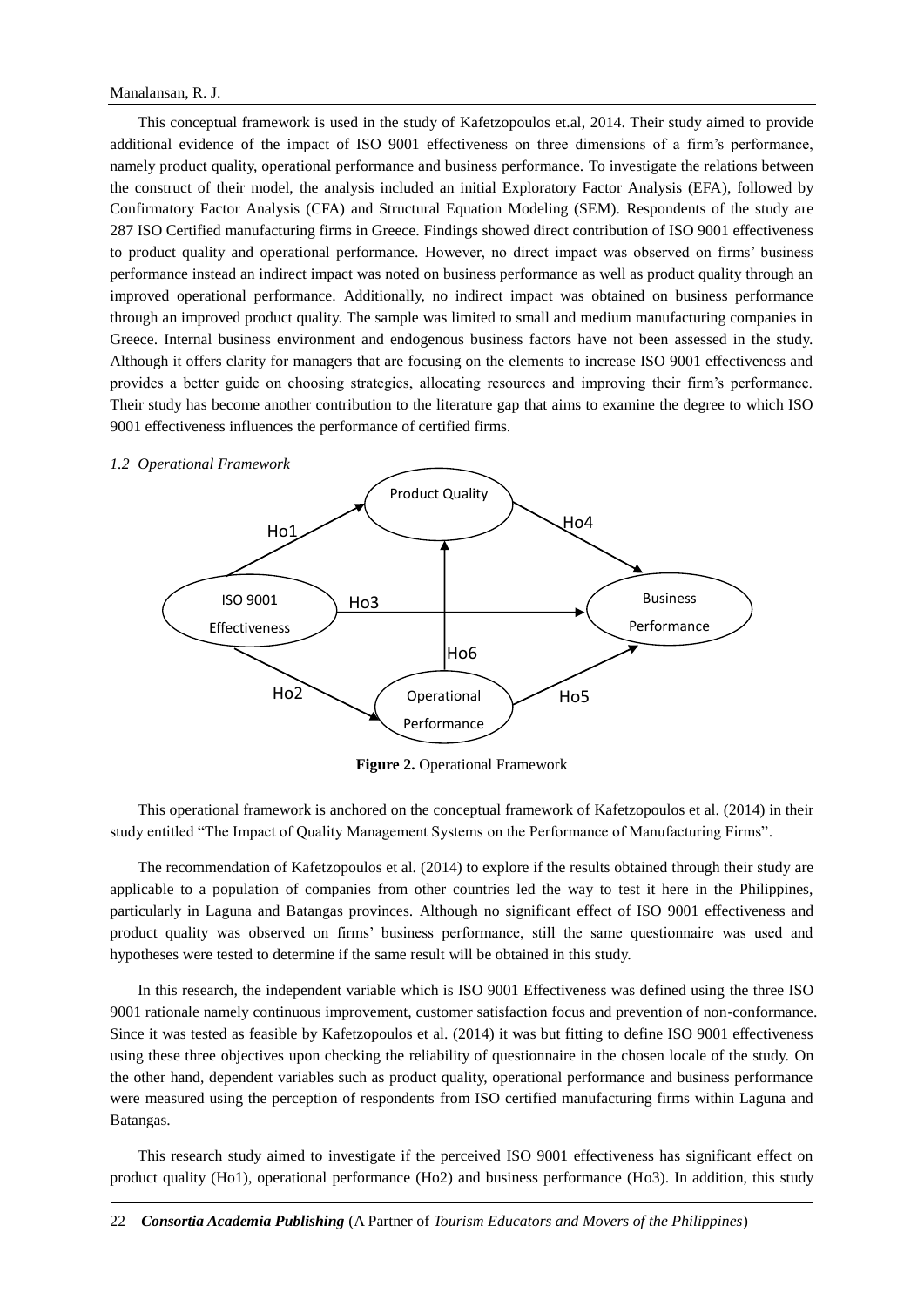further explored if the perceived product quality has significant effect on business performance (Ho4) and if the perceived operational performance has significant effect on business performance (Ho5) and product quality (Ho6).

## *1.3 Objectives of the Study:*

The general objective of this study is to investigate the effect of ISO 9001 effectiveness on the performance of certified manufacturing firms in Laguna and Batangas. As for the specific objectives these are:

- $\triangleright$  To investigate if the perceived effectiveness of ISO 9001 has significant effect on product quality.
- $\triangleright$  To investigate if the perceived effectiveness of ISO 9001 has significant effect on operational performance.
- $\triangleright$  To investigate if the perceived effectiveness of ISO 9001 has significant effect on business performance.
- $\triangleright$  To investigate if perceived product quality has significant effect on business performance.
- $\triangleright$  To investigate if perceived operational performance has significant effect on business performance.
- $\triangleright$  To investigate if perceived operational performance has significant effect on product quality.

In the study of Kafetzopoulos et al. (2014), the impact of ISO 9001 effectiveness was measured using the assumptions on relationship of ISO 9001 effectiveness to product quality, operational performance and business performance. Upon clarifying with the Dr. Kafetzopoulos himself, he confirmed that the terms impact or effect, relationship and influence are treated the same (Appendix D). Since here in the Philippines relationship and effect are separately being measured, it was deemed necessary to examine the effect of ISO 9001 effectiveness on the performance of manufacturing firms in terms of product quality, operational performance and business performance instead of mere measuring the relationship of the variables. Hence, the formulation of hypotheses below:

- Ho1: The perceived effectiveness of ISO 9001 has no significant effect on product quality.
- Ho2: The perceived effectiveness of ISO 9001 has no significant effect on operational performance.
- Ho3: The perceived effectiveness of ISO 9001 has no significant effect on business performance.

ISO 9001 effectiveness may have no direct effect on firm's performance. However, the determinants of firm's performance such as product quality, operational and business performance may exhibit significant effect among themselves thereby affecting the level of performance as ISO 9001 effectiveness changes. For and in consideration of the previous study, the following hypotheses were formulated:

Ho4: Perceived product quality has no significant effect on business performance.

- Ho5: Perceived operational performance has no significant effect on business performance.
- Ho6: Perceived operational performance has no significant effect on product quality.

### **2. Methodology**

The study utilized a descriptive research design to investigate the effect of ISO 9001 effectiveness on the performance of certified manufacturing firms using convenience sampling technique. It was participated by multiple respondents belonging to middle management and up from Industrial Parks within Laguna and Batangas provinces through the link with their Park Administrators. These areas are Carmelray Industrial Parks, Calamba Premier International Park, Light Industry and Science Park and Laguna Technopark in Laguna. While Lima Technology Center and First Philippine Industrial Park in Batangas. Other manufacturing industries that qualified with the sampling criteria were included in the population provided that their firms belong to Laguna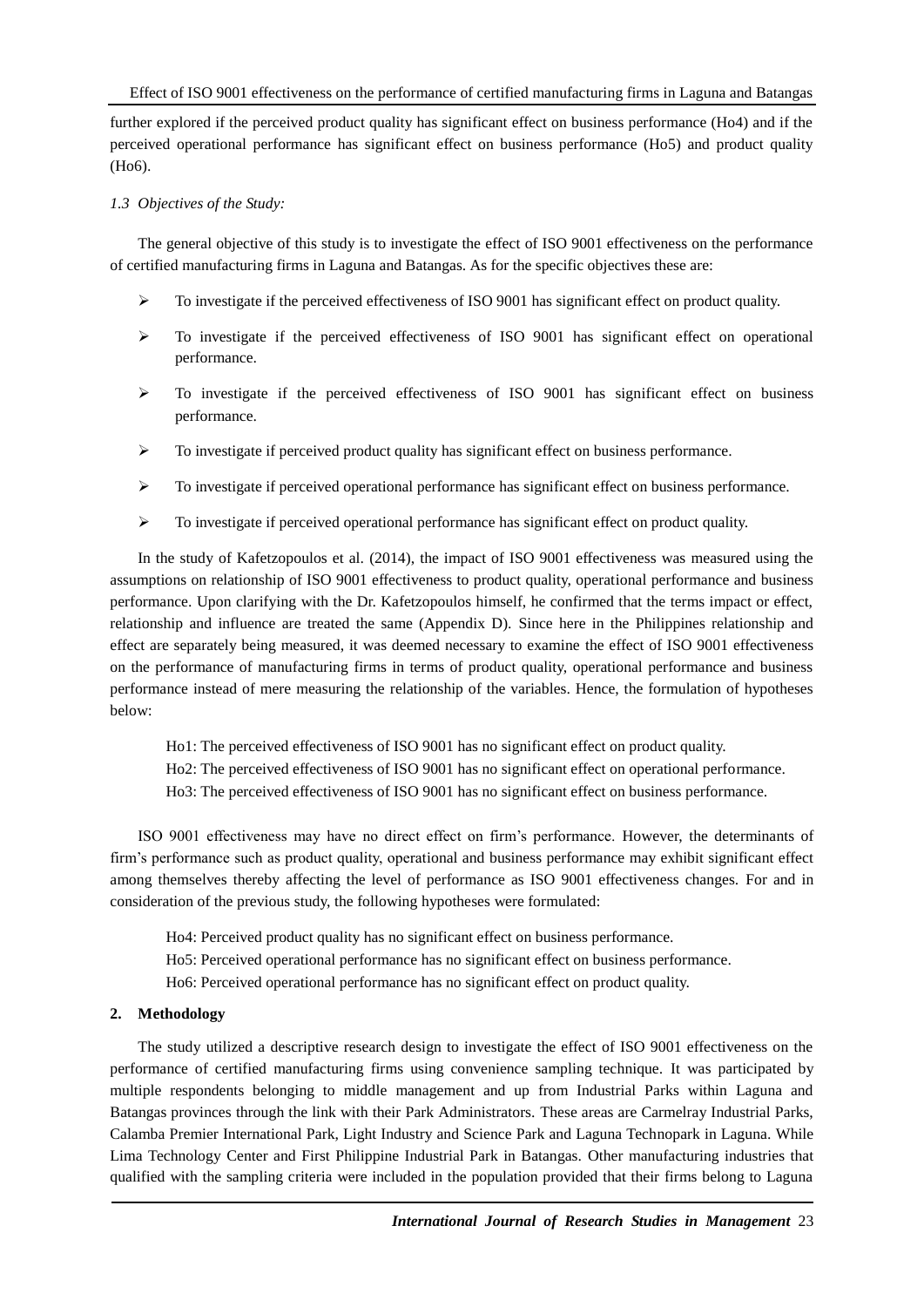and Batangas provinces. One of the recommendations of the previous researchers is to determine its applicability to other countries with multiple respondents per organization (Kafetzopoulos et al, 2014). Wherefore, a maximum of 5 respondents satisfying the above positions were considered per organization. The sample size was determined using G power with an anticipated effect size of 0.15, a desired statistical power level of 0.95, and a probability level of 5%. Using such method, a minimum sample size of 89 was calculated.

In order to test the efficacy of the survey questionnaire used in manufacturing firms in Greece here in the Philippines, pilot test was conducted. 30 samples were generated from respondents outside the locale of the study and those who are not within the industrial parks mentioned above. Results were subjected to reliability test using Cronbach's alpha via SPSS 20. The overall Cronbach's Alpha was computed as 0.979991. This value indicates an excellent reliability of the survey questionnaire when used in the Philippines.

During the conduct of this study, the researcher connected with the primary author of the research Dr. Dimitrios P. Kafetzopoulos of the University of Patras, Greece via e-mail, Linked-In and Facebook (Appendix D). This was done to secure permission to replicate their study which he positively responded upon and invitation accepted at once. Primary data was generated using survey questionnaire. Copy of questionnaire in Google Forms were sent to respondents via e-mail with the help of the Industrial Parks' Administration Personnel. In compliance with RA 10173 also known as the Philippines Data Privacy Act of 2012, e-mail addresses of the respondents were not collected. Parks' Administrators forwarded such to their respective locators (term used for companies inside an industrial park).

From a total of 528 questionnaires sent to target respondents, 131 were received. Further, the identified in-eligible respondents were 89 while unreachable were 98 (Computation in Appendix E). Respondents who were coming from service industry, positions other than middle management and above and less than three years of ISO 9001 certification were discarded from the population leaving a total of 96 valid responses. Since not all targeted respondents participated in the survey, pilot test responses were included in the population to complete the required minimum respondents. Based on these data, the computed Total Response Rate is 32.43% while the Active Response Rate is 42.81%. The gathered responses may be deemed adequate in accordance with the suggested reasonable response rate of (Saunders, Lewis, & Thornhill, 2016) at 30% to 40%.

The questionnaire was adopted from the study of Kafetzopoulos et al. (2014). Further, confidentiality of the received data was assured on the respondents as stipulated on the message request prior to actual questionnaire. All survey used a 7-point Likert Scale with responses as 1=very low to 7=very high. These represents the three dimensions of ISO effectiveness and three determinants of firms' performance. The Survey questionnaire consisted of 8 sections with the first and second sections as Title and Respondent's Profile Respectively Section 3 was a five-item questionnaire on customer satisfaction focus. A four-item questionnaire on prevention of non-conformance and a six-item questionnaire on continuous improvement were on Sections 4 and 5 respectively. The last three sections were composed of five, six and ten items on product quality, operational performance and business performance respectively. Acceptable responses were tallied and analyzed through linear regression analysis using SPSS version 20. The r values were interpreted as; exactly  $-1=$  A perfect negative linear relationship;  $-0.70 = A$  strong negative linear relationship;  $-0.50 = A$  moderate negative relationship;  $-0.30 = A$  weak downhill negative linear relationship;  $0 = No$  linear relationship;  $+0.30 = A$  weak positive linear relationship;  $+0.50 = A$  moderate positive relationship;  $+0.70 = A$  strong positive linear relationship; Exactly  $+1 = A$  perfect positive linear relationship. On the other hand, the  $r^2$  values were interpreted as the proportion of the variance in product quality, operational performance and business performance that is predictable from the ISO 9001 effectiveness in terms of customer satisfaction focus, prevention of non-conformance and continuous improvement. For the effect of the three determinants amongst each other,  $r<sup>2</sup>$ values were interpreted as the proportion of the variance in product quality and business performance that is predictable from the perceived product quality and operational performance in terms of ISO 9001 effectiveness. The effect of ISO 9001 effectiveness on product quality, operational performance and business performance was considered significant if the p value is less than 0.05. Furthermore, the effect of product quality on business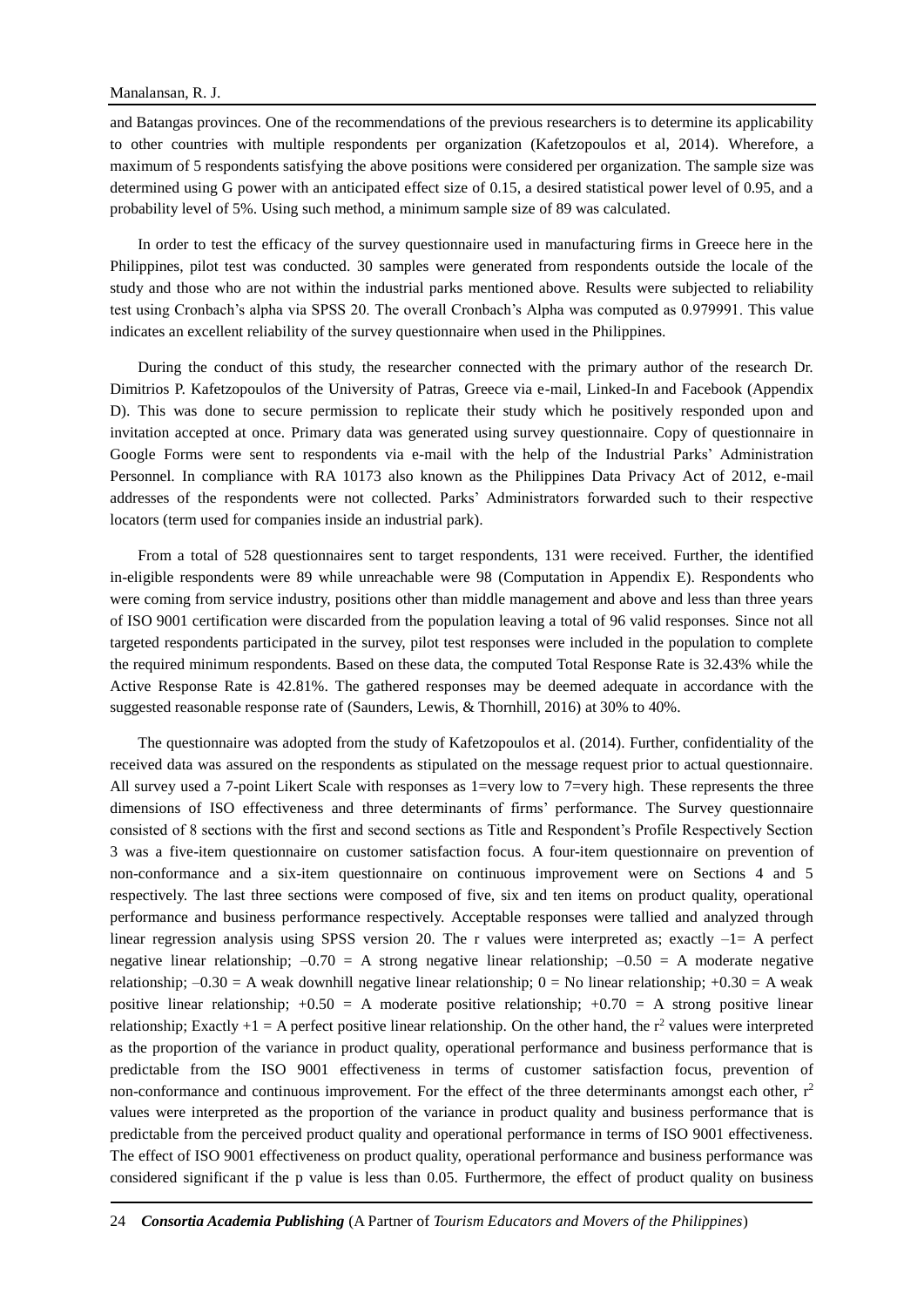performance and operational performance on business performance and product quality were considered significant if the p value is less than 0.05

### **3. Results and Discussion**

This research study aimed to investigate the effect of ISO 9001 effectiveness on the performance of certified manufacturing firms in Laguna and Batangas. Out of 131 received responses 96 were valid at a response rate of 32.43%. 57 responses came from members of manufacturing firms in Laguna while 39 from Batangas with an average of 2 respondents per company from a total of 49 participating companies. Respondents were almost equally distributed among the three qualified positions as 31, 28 and 37 for CEO/COO/managerial, middle management and supervisory respectively. Nearly half of the respondents were outside the industrial parks at 47% with 45 participants. On the other hand, LiMA, CIP and LISP had 3 of the greatest number of respondents with 18, 11 and 8 respectively. To complete the respondents' list, FPIP had 6 while LTI and CPIP both had 4 contributors All the variables got an average response rating of 6 or nearly very high except for Business Performance where the mean response rate is 5.

ISO 9001 effectiveness was defined using the three QMS rationale namely customer satisfaction focus, prevention of non-conformance and continuous improvement. The perception of the above-mentioned respondents on ISO 9001 effectiveness were solicited using the three determinants of firms' performance as product quality, operational performance, and business performance. Results showed synonymous findings as that of Kafetzopoulos, et al, 2014 on the effect of ISO 9001 effectiveness on product quality and operational performance. The same is true with the effect of operational performance on business performance and product quality. However, contradicting results were obtained on investigating the effect of ISO 9001 effectiveness on business performance and product quality on business performance. Details of such findings are stipulated below. The results of statistical analysis are referenced in Appendix H while the summary results of this investigation are as follows:

To investigate if the perceived effectiveness of ISO 9001 has significant effect on product quality, table 2 below showed that at a regression value of 0.853 ISO 9001 effectiveness has strong positive linear relationship with product quality. Results further showed that ISO 9001 effectiveness (ISOE) has significant effect on product quality given the p-value of 0.000 which is less than the 0.05 standard. It means that ISOE is a significant predictor of product quality contributing 0.866 to every unit of change in product quality. Overall, the results of the multiple regression indicated that ISO 9001 effectiveness in terms of customer satisfaction focus, prevention of non-conformance and continuous improvement explained 72.70% of the variance of product quality  $(R=.853, ...)$ R *<sup>2</sup>*=.727, F =250.612, *p>*.05).

## **Table 2**

|             | Unstandardized<br>Coefficients |              | Standardized<br>Coefficients |        |                  | Interpretation |
|-------------|--------------------------------|--------------|------------------------------|--------|------------------|----------------|
| Model       | B                              | Std. Error   | <b>B</b> eta                 |        | Sig.             |                |
| (Constant)  | .932                           | .332         |                              | 2.808  | .006             |                |
| <b>ISOE</b> | .866                           | .055         | .853                         | 15.831 | .000             | Significant    |
|             |                                |              |                              |        |                  |                |
| $R = .853$  |                                | $R^2 = .727$ | $F = 250.612$                |        | $p-value = .000$ |                |

# *Effect ISO 9001 Effectiveness on Product Quality.*

Ho1: The perceived effectiveness of ISO 9001 has no significant effect on product quality.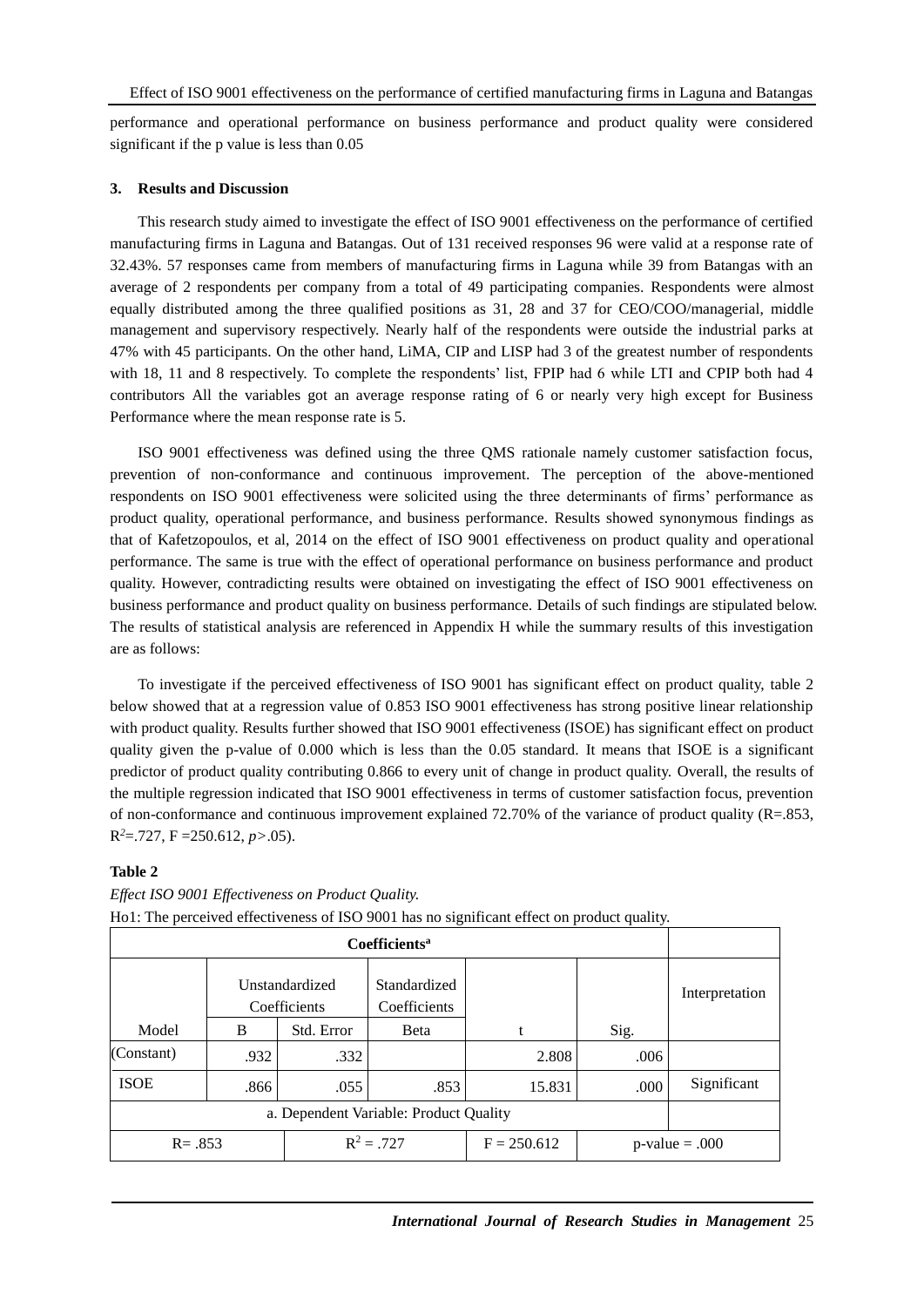The result above proved that an organization who adopts an effective ISO 9001 produces high quality products which showed synonymous result with the studies of Agus (2000), Laurenco (2012), Mangula (2013), Bhatia et al (2014) and (Matata & Wafula, 2015). The quality of a product is the degree to which a set of inherent characteristics fulfill requirements of the customer (Kumar, 2008). A firm who implements effective ISO 9001 ensures customer satisfaction through conformance to requirements that are either specified by the customer or inherent to the product. When firms strive hard to listen to the voice of their customers by ensuring that non-conformances are prevented by further enhancing product characteristics such are durability and reliability this will lead to attaining higher level of firms' performance in terms of product quality. This confirmed the significance of product quality, product features and delivery in promoting customer satisfaction which is one of the ISO 9001 rationale.

Table 3 below, presents the effect of ISO 9001 effectiveness on operational performance (Objective number 2). It was noted that at a regression value of 0.823 ISO 9001 effectiveness has strong positive linear relationship with operational performance. Further, results showed that ISOE has significant effect on operational performance given the p-value of 0.000 which is less than the 0.05 standard. It means that ISOE is a significant predictor of operational performance contributing 0.877 to every unit of change in operational performance. Overall, the results of the linear regression indicated that ISO 9001 effectiveness in terms of customer satisfaction focus, prevention of non-conformance and continuous improvement explained 67.70% of the variance of operational performance  $(R=.823, R^2=.677, F =197.424, p > .05)$ .

### **Table 3**

*Effect ISO 9001 Effectiveness on Operational Performance.* Ho2: The perceived effectiveness of ISO 9001 has no significant effect on operational performance.

|             | Unstandardized<br>Coefficients |              | Standardized<br>Coefficients |        |                  | Interpretation |
|-------------|--------------------------------|--------------|------------------------------|--------|------------------|----------------|
| Model       | B                              | Std. Error   | <b>B</b> eta                 | t      | Sig.             |                |
| (Constant)  | .503                           | .379         |                              | 1.328  | .187             |                |
| <b>ISOE</b> | .877                           | .062         | .823                         | 14.051 | .000             | Significant    |
|             |                                |              |                              |        |                  |                |
| $R = .823$  |                                | $R^2 = .677$ | $F = 197.424$                |        | $p-value = .000$ |                |

This finding proved that an effective implementation of ISO 9001 leads to an improved operational performance. This is in congruent with several research studies of Mangula (2013), Prates & Carashi (2014), Abdulrahman (2014), Njenga (2016), Matata etal (2015), Prado-Roman et al (2016), and Tabassum (2017) which confirms that ISO 9001 effectiveness guarantees internal efficiency of processes thereby attaining improved operational performance. A firm who continuously find ways to ensure effectiveness and efficiency of their process to meet their customers' demand have nowhere to go but to attain a higher level of operational performance.

The third objective on investigating if the effectiveness of ISO 9001 has significant effect on business performance is an important finding in this study. Table 4 below, presents the effect of ISO 9001 effectiveness on business performance (Objective number 3). At a regression value of 0.692, ISO 9001 effectiveness has strong positive linear relationship with business performance. Findings also showed that ISOE has significant effect on business performance given the p-value of 0.000 which is less than the 0.05 standard. It means that ISOE is a significant predictor of business performance contributing 0.896 to every unit of change in business performance. Overall, the results of the linear regression indicated that ISO 9001 effectiveness in terms of customer satisfaction focus, prevention of non-conformance and continuous improvement explained 47.9% of the variance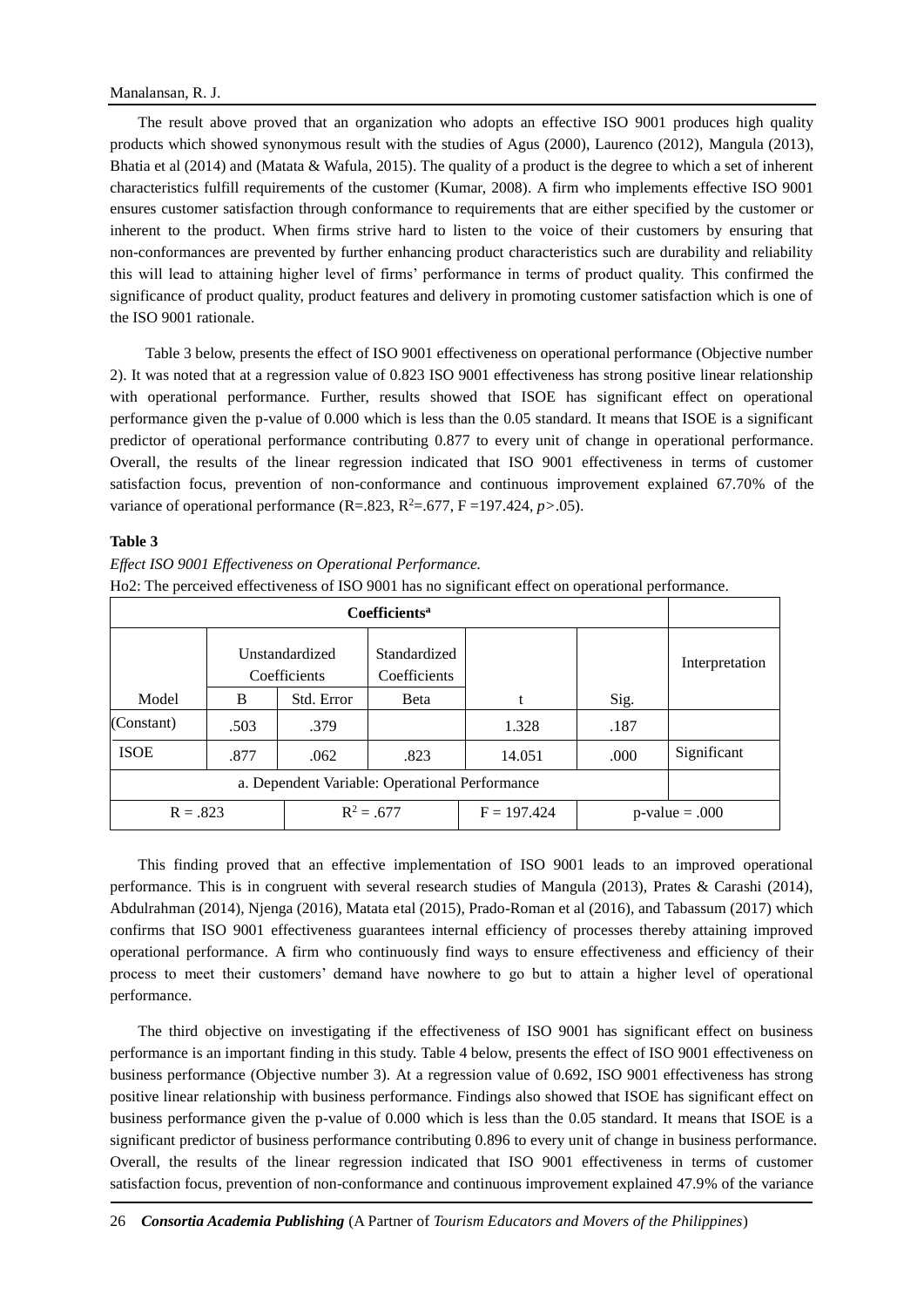of business performance (R=.692,  $R^2 = 0.479$ , F = 86.528,  $p > 0.05$ ).

## **Table 4**

|             |                                |            |                              | Ho3: The perceived effectiveness of ISO 9001 has no significant effect on business performance. |                  |                |
|-------------|--------------------------------|------------|------------------------------|-------------------------------------------------------------------------------------------------|------------------|----------------|
|             |                                |            |                              |                                                                                                 |                  |                |
|             | Unstandardized<br>Coefficients |            | Standardized<br>Coefficients |                                                                                                 |                  | Interpretation |
| Model       | B                              | Std. Error | Beta                         |                                                                                                 | Sig.             |                |
| (Constant)  | $-.033$                        | .584       |                              | $-.057$                                                                                         | .955             |                |
| <b>ISOE</b> | .896                           | .096       | .692                         | 9.302                                                                                           | .000             | Significant    |
|             |                                |            |                              |                                                                                                 |                  |                |
| $R = .692$  |                                |            | $R^2 = .479$                 | $F = 86.528$                                                                                    | $p-value = .000$ |                |

*Effect ISO 9001 Effectiveness on Business Performance.*

The obtained result is in contrast with the previous study of Kafetzopoulos et al (2014) supported by Prado-Roman (2016) who answered the doubts on the economic value of ISO 9001 and the criticisms that QMS implementation is costly and time-consuming through the negative results that they got (Nyakio Kibe & Wanjau, 2014). They explained that effective implementation of QMS entails flexible work practices and additional manpower for quality assurance which requires extra costs thereby affecting profitability. However, they pointed out that this effect may only be felt in the next few years upon certification. On the other hand, the same result as this current study was obtained in the research of Kazilunas (2010), Yahia-Berrouiguet (2015), Njenga (2016) and Novokmet (2017) which proves that companies at a higher maturity level in QMS implementation have better long-term financial outcomes (Novokmet, 2017). An effective QMS may be translated to an improved corporate image thereby attaining a competitive advantage that may lead to higher market share and net profit (Njenga, 2016). It also demonstrates that ISO 9001 effectiveness through customer satisfaction focus and continuous improvement can deliver business and financial benefits if firms' managers will be able to carefully design the QMS implementation strategy that guarantees competitive edge among firms' competitors (Kaziliunas, 2010). While preventive action used by Kafetzopoulos et.al, 2014 focuses on the installation of control measures to prevent the occurrence of process deviation, rejects and reworks. Such action requires additional resources to safeguard non-conformances incurring lesser revenue for the company. Novokmet, 2017 used the new framework for QMS maturity metrics that is based on ISO 9001 standard and its principles is herein proposed as an intermediator between quality management and financial performance. According to him, high level of QMS maturity is attainable when company thoroughly and consistently implements all the ISO 9001 principles (Novokmet, 2017).

The elucidation stipulated on the result of objective number 3 holds through with objective number 4 which also achieved an essential finding. The aim on investigating if the perceived product quality has significant effect on business performance confirms that at a regression value of 0.692, product quality has a strong positive linear relationship with business performance. It further proved that product quality has significant effect on business performance given the p-value of 0.000 which is less than the 0.05 standard. This means that product quality is a significant predictor of business performance contributing 0.882 to every unit of change in business performance. Overall, the results of the linear regression indicated product quality in terms of ISO 9001 effectiveness explained 47.90% of the variance of business performance  $(R=.692, R^2=.479, F = 86.563, p > .05)$ .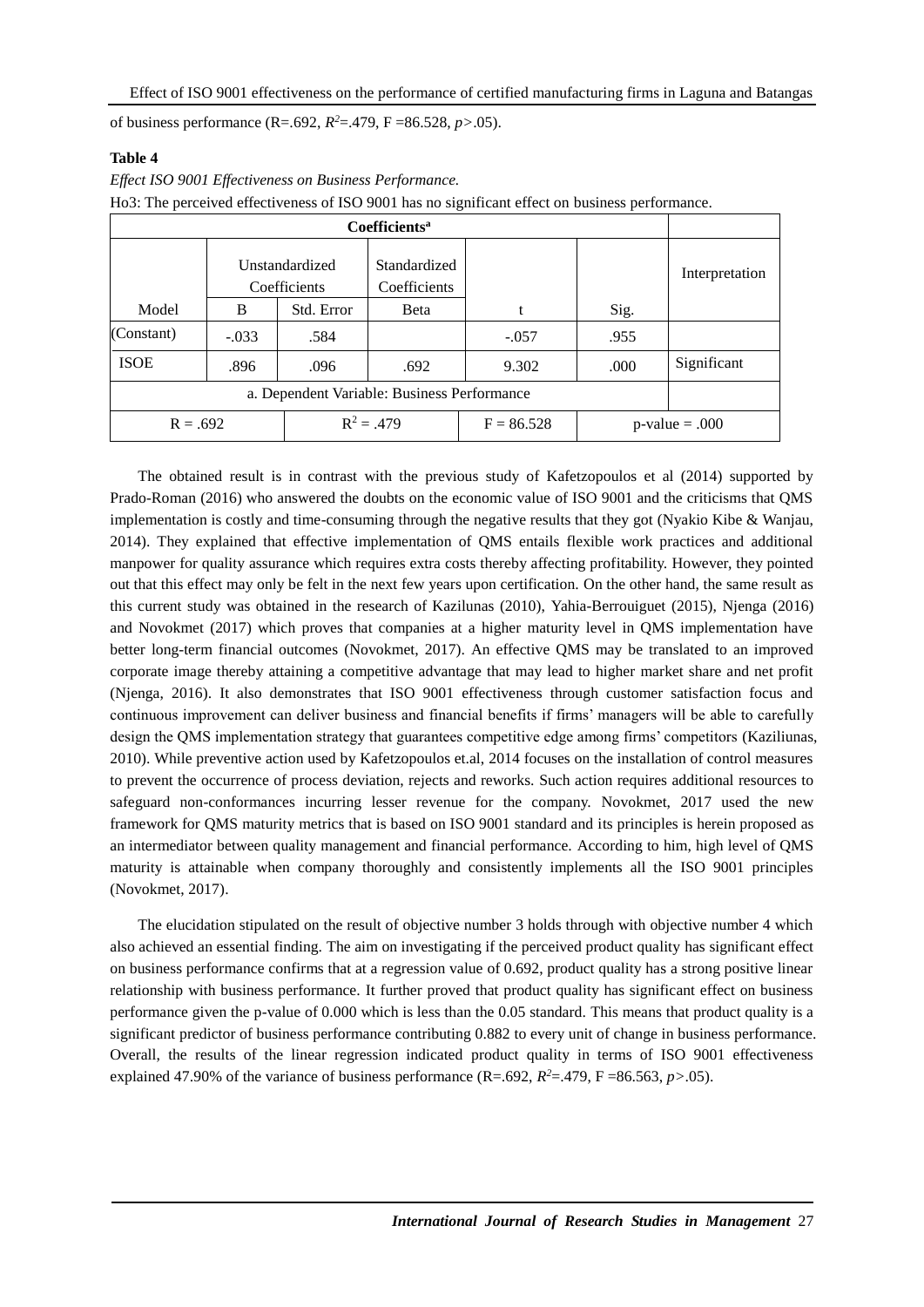# **Table 5**

|                    |                                |            |                              | rio <sub>4</sub> . Perceived product quality has no significant effect on business performance. |                  |                |
|--------------------|--------------------------------|------------|------------------------------|-------------------------------------------------------------------------------------------------|------------------|----------------|
|                    |                                |            |                              |                                                                                                 |                  |                |
|                    | Unstandardized<br>Coefficients |            | Standardized<br>Coefficients |                                                                                                 |                  | Interpretation |
| Model              | B                              | Std. Error | <b>B</b> eta                 | t                                                                                               | Sig.             |                |
| (Constant)         | $-.061$                        | .587       |                              | $-.104$                                                                                         | .917             |                |
| Product<br>Quality | .882                           | .095       | .692                         | 9.304                                                                                           | .000             | Significant    |
|                    |                                |            |                              |                                                                                                 |                  |                |
| $R = .692$         |                                |            | $R^2 = .479$                 | $F = 86.563$                                                                                    | $p-value = .000$ |                |

*Effect of Product Quality on Business Performance.* Ho4: Perceived product quality has no significant effect on business performance.

The above data showed that perceived product quality due to ISO 9001 effectiveness eventually leads to a better business performance which is inconsistent with the results obtained by Kafetzopoulos et al (2014) and Prado-Roman (2016). However, the researcher found consistency of such result with the studies of Tabassum (2017) and Popova (2018) who supported the idea of internal integration of quality management system and other improvement tools to attain improvement not only in quality but in the overall performance of a firm. The time element on the pervious and current study is also one logical interpretation of this result contradiction. The released ISO 9001:2015 version in September of 2015 has introduced a more significant changes than with that of the 2008 version which specifically introduced the concept of risk-based thinking. In this approach, the organization is not only concerned with achieving an excellent quality but looking at the optimum value of a product considering all aspects of the business. It is more of achieving an organizational direction through balanced scorecard (Kaplan, 1998). Such considerable perspectives of balanced scorecard are financial, customer, internal business process and learning & growth. The aim is to consistently produce high quality products at an optimum resource allocation by creating balance among these four perspectives thereby achieving business sustainability. Although both used the ISO 9001:2008 version in their research, Tabassum, 2017 used the concept of continual improvement while Popova, 2018 introduced the integration of QMS via the concept of balanced scorecard.

# **Table 6**

**Coefficients<sup>a</sup>** Model Unstandardized **Coefficients** Standardized **Coefficients** t Sig. Interpretation B Std. Error Beta (Constant) .532 .531 .531 .319 Operational Performance .835 .091 .688 .688 .000 Significant a. Dependent Variable: Business Performance  $R = .688$   $R^2 = .473$  $F = 84.293$  p-value = .000

*Effect of Operational Performance on Business Performance.*

Ho5: Perceived operational performance has no significant effect on business performance.

The objective on investigating if the perceived operational performance has significant effect on business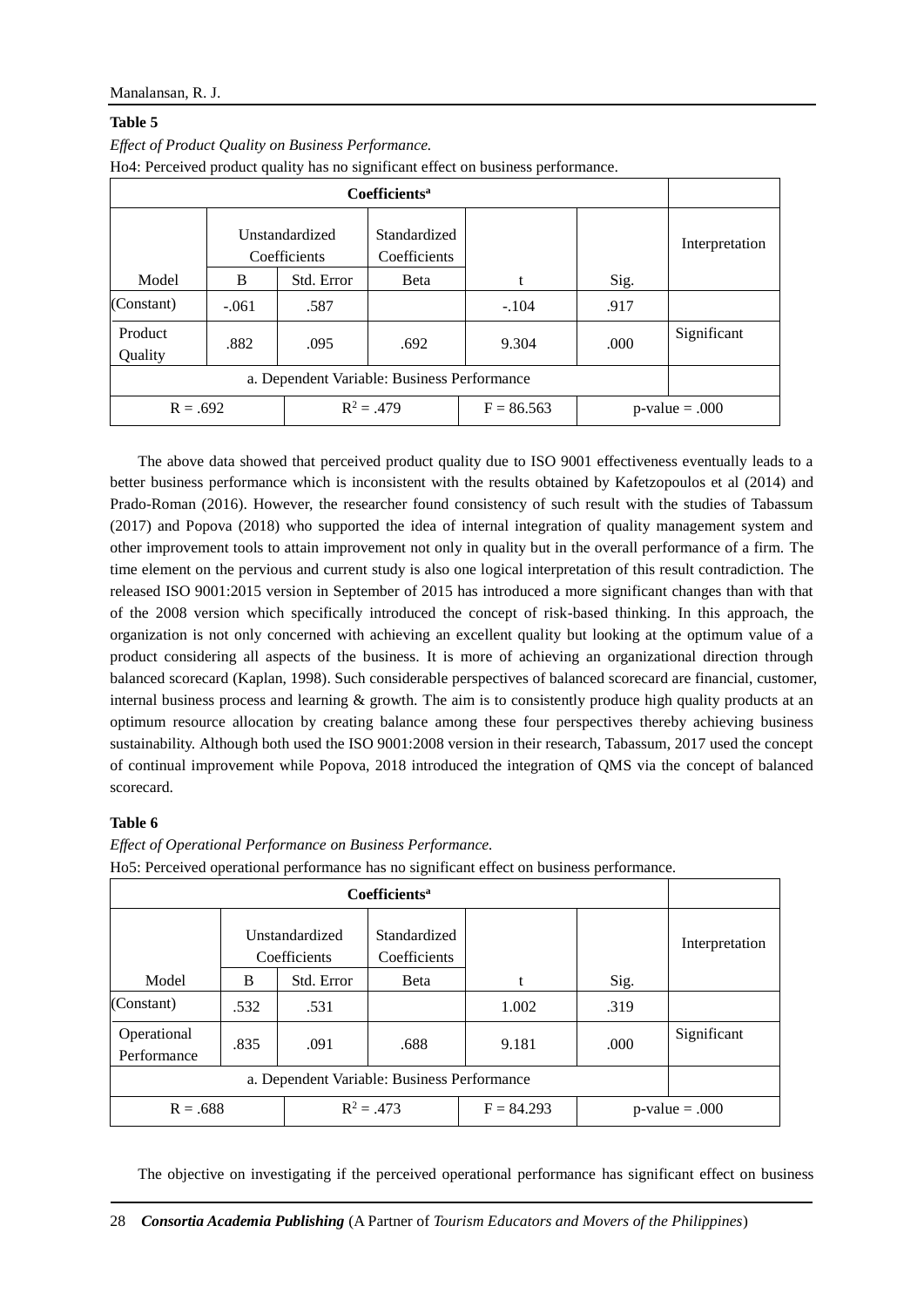performance achieved a strong positive linear relationship at a regression value of 0.788. Given the p-value of 0.000 which is less than the 0.05 standard, this proved that operational performance has significant effect on business performance. It means that operational performance is a significant predictor of business performance contributing 0.835 to every unit of change in business performance. Overall, the results of the multiple regression indicated that operational performance in terms of ISO 9001 effectiveness explained 47.30% of the variance of business performance (R=.688,  $R^2 = 0.473$ , F = 86.293, *p*>.05).

The above result showed that operational performance contributes to the business performance of a firm exhibiting agreement with the results drawn from the researches of Mangula (2013), Kibe (2014), Matata etal (2015), Yahia-Berrouiguet (2015), Tabassum (2017), Prado-Roman and Del Castillo-Peces, (2018). This confirms that an increase in operational efficiency entails optimization of production cost that warrants flexible pricing to the firm thereby winning cost advantage among its competitors. This competitive advantage eventually allows expansion of the organization's market share that definitely achieves a higher net revenue. The result also proves that effective implementation of QMS enables organization to improve internal efficiencies which is considered as one pre-requisite to becoming competitive in global marketplace (Nyakio Kibe & Wanjau, 2014).

The perceived operational performance has significant effect on perceived product quality (objective number 6) is far more obvious than the rest of the objectives but is still worth the confirmation. Results showed that at a regression value of 0.788 operational performance has a strong positive linear relationship with product quality. Findings also proved that operational performance has significant effect on product quality given the p-value of 0.000 which is less than the 0.05 standard. It means that operational performance is a significant predictor of product quality contributing 0.751 to every unit of change in product quality. Overall, the results of the linear regression indicated operational performance in terms of ISO 9001 effectiveness explained 62.10% of the variance of product quality (R=.788,  $R^2 = .621$ , F =154.340,  $p > .05$ ).

# **Table 7**

|                            |                                |            |                              | Hoo: Perceived operational performance has no significant effect on product quality. |                   |                |
|----------------------------|--------------------------------|------------|------------------------------|--------------------------------------------------------------------------------------|-------------------|----------------|
|                            |                                |            |                              |                                                                                      |                   |                |
|                            | Unstandardized<br>Coefficients |            | Standardized<br>Coefficients |                                                                                      |                   | Interpretation |
| Model                      | B                              | Std. Error | <b>B</b> eta                 |                                                                                      | Sig.              |                |
| (Constant)                 | 1.801                          | .353       |                              | 5.102                                                                                | 1.801             |                |
| Operational<br>Performance | .751                           | .060       | .788                         | 12.423                                                                               | .751              | Significant    |
|                            |                                |            |                              |                                                                                      |                   |                |
| $R = .788$                 |                                |            | $R^2 = .621$                 | $F = 154.340$                                                                        | $p$ -value = .000 |                |

### *Effect of Operational Performance on Product Quality.* Ho6: Perceived operational performance has no significant effect on product quality.

This data proved that an efficient and effective operational performance that continuously improves, produces an even enhanced quality product. Although Kafetzopoulos et al (2014) did not find literature to support their claim when they did their research, Popova (2018) was able to affirm such in his study. His results revealed that firms' readiness for continuous improvement on operational efficiency via the adoption of lean concept leads to achievement of higher objectives (Popova, 2018). Manufacturing a product is not all about producing and delivering customers' requirements but to consistently convert resources into quality products by optimally using the firm's available resources at the shortest time possible.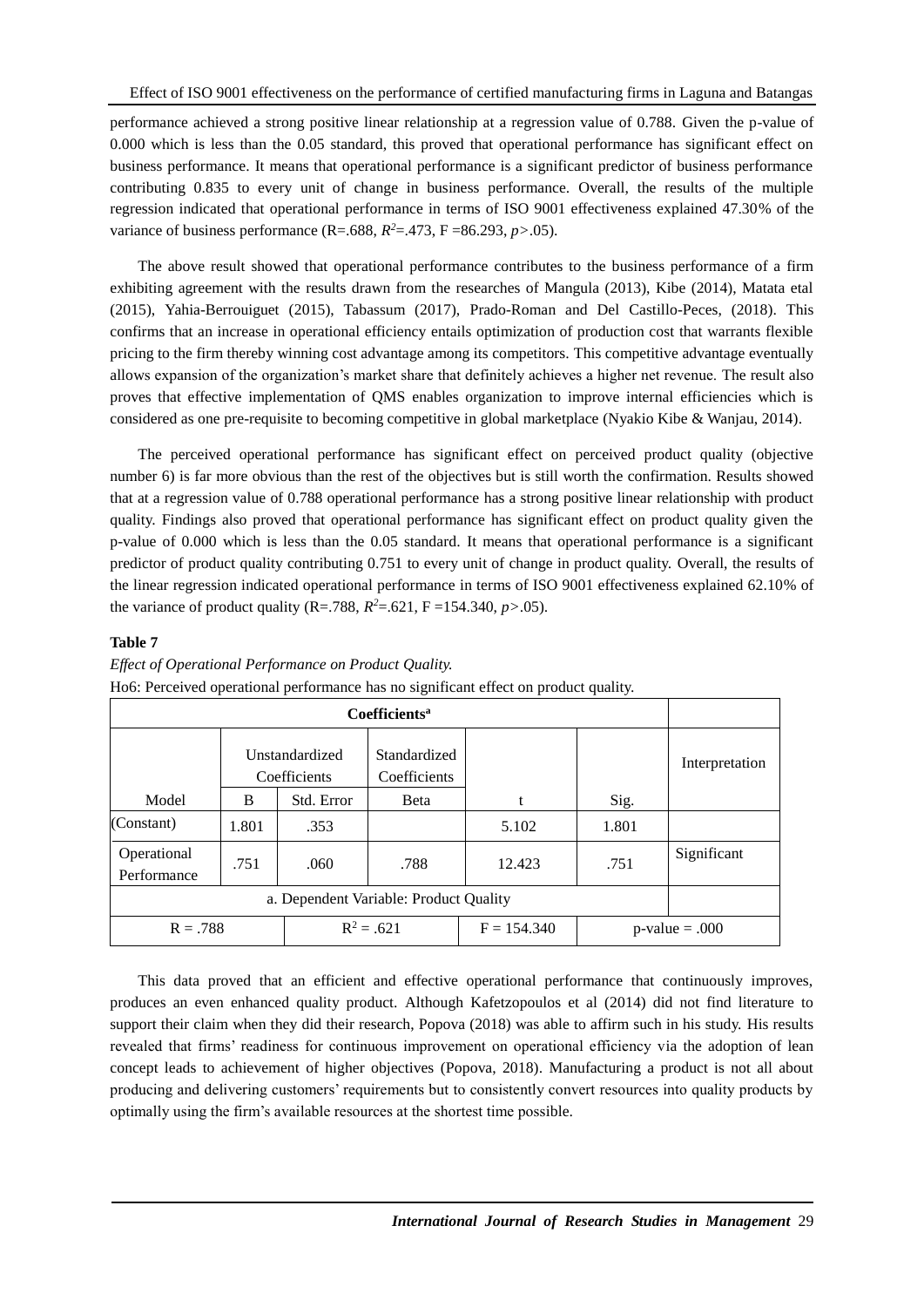### **4. Conclusion and Recommendation**

The findings in this research study has substantially provided theoretical evidence on proving that ISO 9001 effectiveness has significant effect on firms' performance specifically pertaining to product quality, operational performance and business performance. Therefore, the null hypotheses Ho1, Ho2 and Ho3 are hereby rejected. Another conclusion can also be derived about the significant effect among these three performance determinants such as product quality, operational performance and business performance. It can be concluded that product quality and operational performance has significant effect on business performance and operational performance has significant effect on product quality. Based on these results, the null hypotheses Ho4, Ho5 and Ho6 are thereby rejected.

This paper also proved that ISO 9001 is not all about being certified but going beyond certification through striving for QMS effectiveness. However, effectiveness is subjective depending on the organization's motivation on adopting their QMS. The misconception that ISO 9001 is effective if they were able to maintain certification by passing their periodic surveillance and re-certification audits can be clarified in this study. Unfortunately, companies may continuously gain recommendation for continued certification from their certifying body but the effect of ISO 9001 is not being translated to firms' performance outcome. It is but logical to define effectiveness through the ISO 9001 rationale namely customer satisfaction, continuous improvement and prevention of non-conformities by which this research study was able to prove.

Moreover, it is apparent in this research that the time element on the conduct of research is vital. This is an integral addition to the body of knowledge that addresses the controversial effect of ISO 9001 certification on firms' performance, specifically on business performance. This confirms that researchers who obtained contradicting results may not only base their findings on the manner or motivation that ISO 9001 was adopted or implemented. It is also worthy to consider the current standards being used by the organizations when the research studies were conducted. To further clarify on the essence of time element, ISO 9001:1987 version is all about procedures and documentation. In ISO 9001:1994, the standard included the concept of preventive action. For ISO 9001:2000, the standard was totally changed and introduced the concept of process approach and PDCA cycle. The ISO 9001:2008 is a clarification on terminologies of the 2000 version but still using process approach and PDCA cycle (basically an enhanced version of the ISO 9001:2000). ISO 9001:2015, the newest standard is a total make-over. It introduces the concept of risk management, internal and external issues (strategic planning) and interested parties. This development is significant in determining the effect of having an effective QMS in certified organization. It can be concluded that companies who can maintain the effective use of ISO 9001:2015 standard can enjoy its full benefit not instantly but gradually over a long period of time.

Generally, this paper depicted the significant effect of ISO 9001 effectiveness on firms' performance such as product quality, operational performance and business performance when used effectively and optimally by company owners and top-level management. The effective use of ISO 9001:2015 standard, integrated with other concepts such as continuous improvement and balanced scorecard brings out the significant effect of ISO effectiveness on firms' performance. As a matter of logic, an organization who struggles to demonstrate minimum compliance to QMS may not attain their much expected business excellence. The reason being is that ISO certification is not a guaranteed means for organizational survival. It is the firms' implementation effectiveness through objectives achievement that makes quality their best business plan.

The conclusion derived from this research study on the significant effect of ISO 9001 effectiveness on product quality, operational performance and business performance serves are an eye-opener to manufacturing firms to effectively commit to quality. It is but high time for the company owners and top-level management to view ISO 9001 as a catalyst for change rather than an instant cure for survival, compliance to government and customer requirement or marketing tool. Managers are highly recommended to gain high level of understanding on the standard requirements and design an implementation plan that best suit their organization and even the industry that they are operating with in order to capitalize on the effect of ISO 9001 into their firms' performance.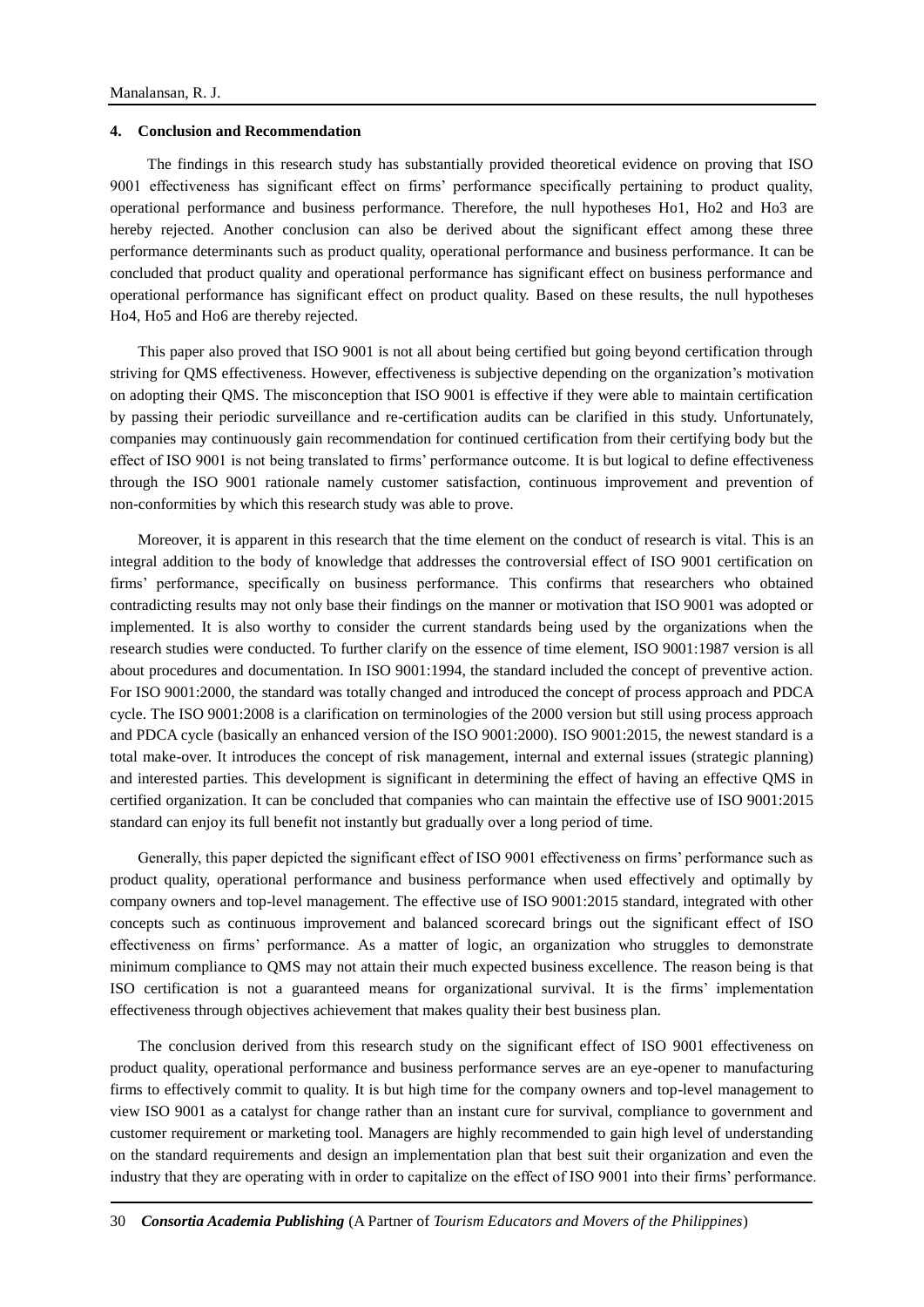Not only is this research study valuable for private firms. The heads of government agencies are as well encouraged to realize that adopting QMS through ISO 9001 certification is not all about compliance to executive order but an opportunity to improve and better serve the nation in the most effective way. Policy makers are enjoined to device a mechanism such as developing Implementing Rules and Regulations pertaining to the released Executive Order 605 Series of 2007 to determine the effectiveness of the established QMS within ISO 9001 certified government firms in the Philippines. Lastly, the time element pertaining to the used standard during research conduct that has become an essential finding in this paper should be considered by researchers who opt to pursue this study. It is highly recommended to consider the ISO 9001 version of previous literatures using time elements during results investigation. In this way, contradiction on empirical results may be further explained and a more objective results may be obtained.

### *4.1 Limitations of Research*

This research study may have clarified confusions on previous empirical studies but still some limitations are associated with it. These may serve as basis for further conduct of future studies that would warrant numerous evidences to support the objectives of ISO 9001. Considering that this study solely gathered perception of the respondents, accurate data may not be obtained specifically on business performance particularly, financial. In this regard, the study suggests that future researchers use a combination of primary and secondary data gathering technique for business performance. Primary data may be improved by employing a more rigid qualification on the target respondents. This can be done through limiting respondents from Managerial position and above instead of including Supervisory position holders to ensure reliability of perception especially on the business performance. Those who have direct access to the needed information may be deemed as appropriate respondents. Qualifications may also be related to tenure or those who were present in the firm before and years after certification. Moreover, since the research was conducted in any manufacturing firms within the locale of the study without taking into account other factors that may affect respondents' perception, it is suggested to investigate its applicability to specific manufacturing or service industries basically adopting the same construct and modifying instrument applicable to that specific industry.

## **5. References**

- Abdulrahman, M. (2014). Effect of ISO 9001:2008 Certification on Operational Performance of Hashi Energy Kenya Limited.
- Agus, A., & Abdullah, M. (2000). The Mediating Effect of Customer Satisfaction on TQM Practices and Financial Performance. *Singapore Management Review*. https://doi.org/10.1016/j.intimp.2012.09.002
- Beshah,B.,Kitaw, D., &Alemu, N (2013). Significance of ISO 9000 Quality Management System for Performance Improvement in the Developing Countries (Vol. 5).
- Bhatia, M. S. (2014). Investigating Effectiveness of Quality Management Systems.
- Bikshapathi, V. (2011). Impact of ISO Certification on TQM Practices in Small and Medium Enterprises. *International Journal of Multidisciplinary Research* (Vol. 1). Retrieved from www.zenithresearch.org.in

Capistrano, E. P. S. (2008). Iso 9000 Certification and Business Performance of Selected Philippine Companies. *Philippine Management Review*, *15*(June 2008), 15–36. https://doi.org/10.1306/13301407M961409

- Dalmau, J. C., Gimenez, G., & Castro, R. De. (2016). ISO 9001 Aspects Related to Performance and Their Level of Implementation, *9*(5), 1090–1106.
- Fonseca, L. M. C. (2015). Relationship between ISO 9001 certification maturity and EFQM business excellence model results. *Quality Innovation Prosperity*, *19*(1), 85–102. https://doi.org/10.12776/QIP.V19I1.556
- Heras, I. (2011). Internalization of ISO 9000 : an exploratory study, (August 2011). https://doi.org/10.1108/02635571111170776

ISO Organization https://www.iso.org

Jaafreh, A. B., & Al-abedallat, A. Z. (2012). The Effect of Quality Management Practices on Organizational Performance in Jordan: An Empirical Study. *International Journal of Financial Research*.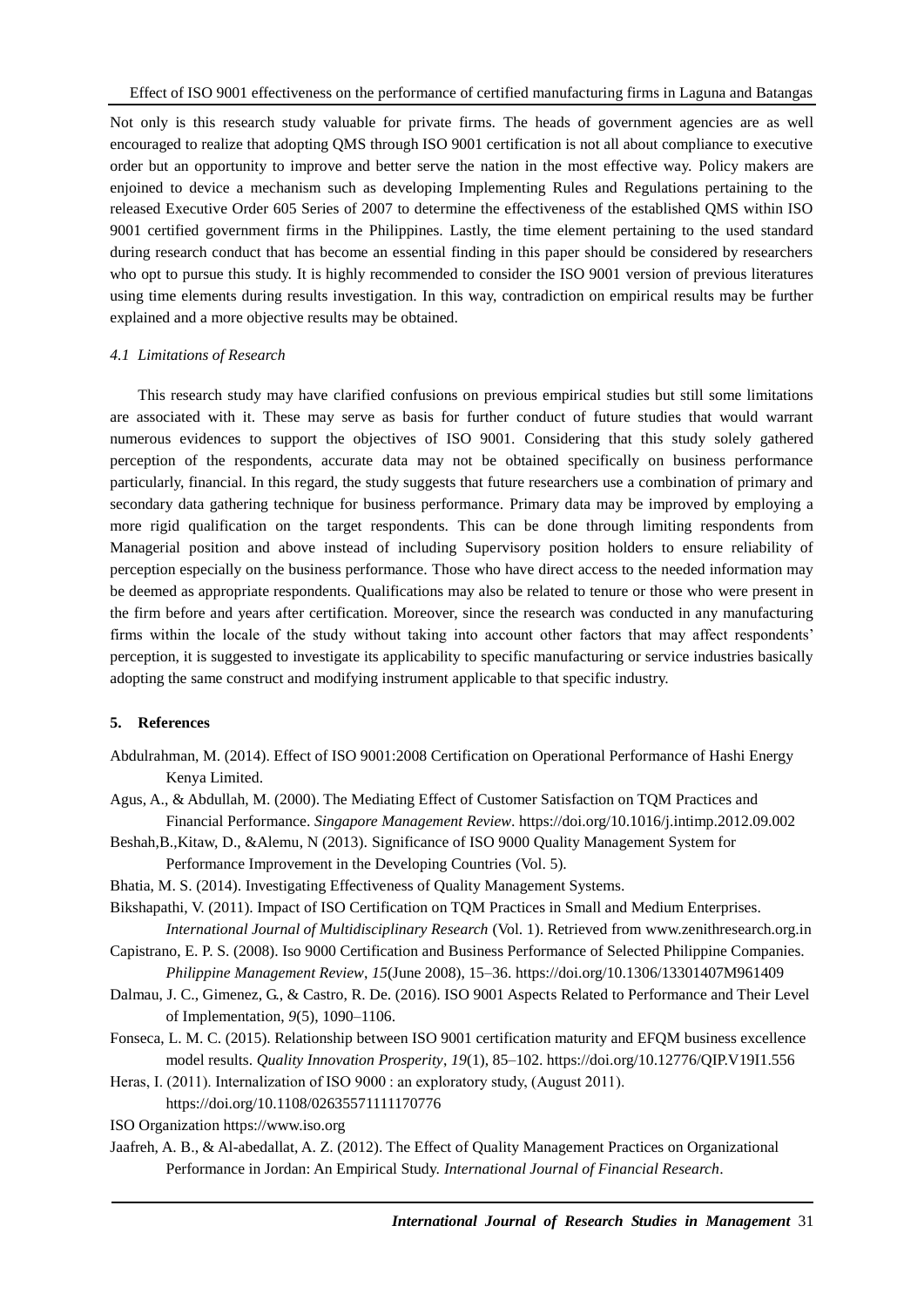https://doi.org/10.5430/ijfr.v4n1p93 Kafetzopoulos, D. P., Psomas, E. L., & Gotzamani, K. D. (2014). The impact of quality management systems on

the performance of manufacturing firms, *32*(4), 381–399. https://doi.org/10.1108/IJQRM-11-2013-0186 Kaplan, R. S. (1998). Conceptual Foundations of the Balanced Scorecard. *Listy Cukrovarnicke a Reparske*, *114*(7–8), 199. https://doi.org/10.1016/S1751-3243(07)03003-9

Kaziliunas, A. (2010). Success factors for quality management systems: certification benefits. *Intellectual Economics*, *2*(8), 30–38. Retrieved from

https://www3.mruni.eu/ojs/intellectual-economics/article/view/1173

- Kaziliūnas, A. (2010). the Implementation of Quality Management Systems in Service Organizations. *Public Policy and Administration*, *2603*(34), 71–82.
- Kumar. (2008). Production and Operations Management. 2nd Edition *New Age International (P) Limited, Publishers New Delhi - 110002 www.newagepublishers.com*, 131-170.

Kumar, D. A., & Balakrishnan, V. (2011). A study on ISO 9001 quality management system ( QMS ) certifications – reasons behind the failure of ISO certified organizations. *Journal of Research in International Business and Management*, *1*(August), 147–154. https://doi.org/10.1002/1099-0690(200203)2002:6<983::AID-EJOC983>3.0.CO;2-M

- Lazar, S. (2016). Determinants of Firm Performance: Evidence From Romanian Listed Companies, *9*(1), 53–69. https://doi.org/10.1515/rebs-2016-0025
- Lewis, W. G. (2007). The Effect of ISO 9001 on TQM Implementation in SME in Trinidad, *30*(1), 1–16.

Lourenço, L., & Fonseca, L. (2012). ISO 9001 Certification : Motivations , Benefits and Impact on Organizational Performance, (June), 373–385.

- Mangula. (2013). Effect Of Quality Management Systems (ISO 9001) Certification On Organizational Performance In Tanzania: A Case Of Manufacturing Industries In Morogoro. *International Journal of Technology Enhancements and Emerging Engineering Research*, *1*, 14.
- Matata, D. J., & Wafula, M. K. (2015). Effects of Quality Management Systems on Performance of Kenya Ports Authority, *5*(5), 1–13.
- Medic. (2016). NEW STANDARD ISO 9001 : 2015, *14*(2), 188–193. https://doi.org/10.7906/indecs.14.2.8
- Neyestani, B. (2017). Effects of ISO 9001 on Non-Financial and Financial Performance in the Organizations: A Review. *SSRN*. https://doi.org/10.2139/ssrn.2964208
- Njenga, J. B. N. (2016). www.iprjb.org The Effects of ISO 9001:2008 Among Private Hospitals in Kenya Judy B.N. Njenga, *1*(1), 70–100.
- Novokmet, A. K. (2017). Long-Term Financial Effects of Quality Management Sytem Maturity Based on ISO 9001 Principles, *19*(11), 1003–1017.
- Nyakio Kibe, E., & Wanjau, K. (2014). The Effect of Quality Management Systems on the Performance of Food Processing Firms in Kenya (Vol. 16). *Retrieved from www.iosrjournals.orgwww.iosrjournals.org*
- Popova, L. (2018). The Evaluation of the Quality Management System Effectiveness, 51–56.
- Prado-Roman, Del Castillo-Peces, M.-I. (2018). The effects of implementing ISO 9001 in the Spanish construction industry Los resultados de la implantación de la Normativa ISO 9001 en el sector de la construcción español, *18*, 149–172. https://doi.org/10.5295/cdg.140507cd
- Prates, G. A., & Caraschi, J. C. (2014). Organizational Impacts due to ISO 9001 Certified Implementation on Brazilians Cardboard Companies. *International Journal of Academic Research in Business and Social Sciences*. https://doi.org/10.6007/IJARBSS/v4-i5/876
- Saunders, M., Lewis, P., & Thornhill, A. (2016). Research Methods for Business Students. *Climate Change 2013 - The Physical Science Basis*. https://doi.org/10.1017/CBO9781107415324.004
- Sharif, I. M. (2005). The Barriers Affecting the Implementation of Quality Management System-ISO 9000 in Libyan Manufacturing Public Sector Organisations School of Management Faculty of Business and Informatics University of Salford , UK Submitted in Partial Fulfilment of the , (May).
- Tabassum, T. (2017). Impact of Following ISO 9001 : 2008 on Firm ' s Performance : A Study on Influence of Internal Integration in Some Selected Readymade Garments Firms in Bangladesh ., *11*(2).
- Talavera, M. G. (2005). Tqm adoption and firm performance in the philippines, (January 2005).